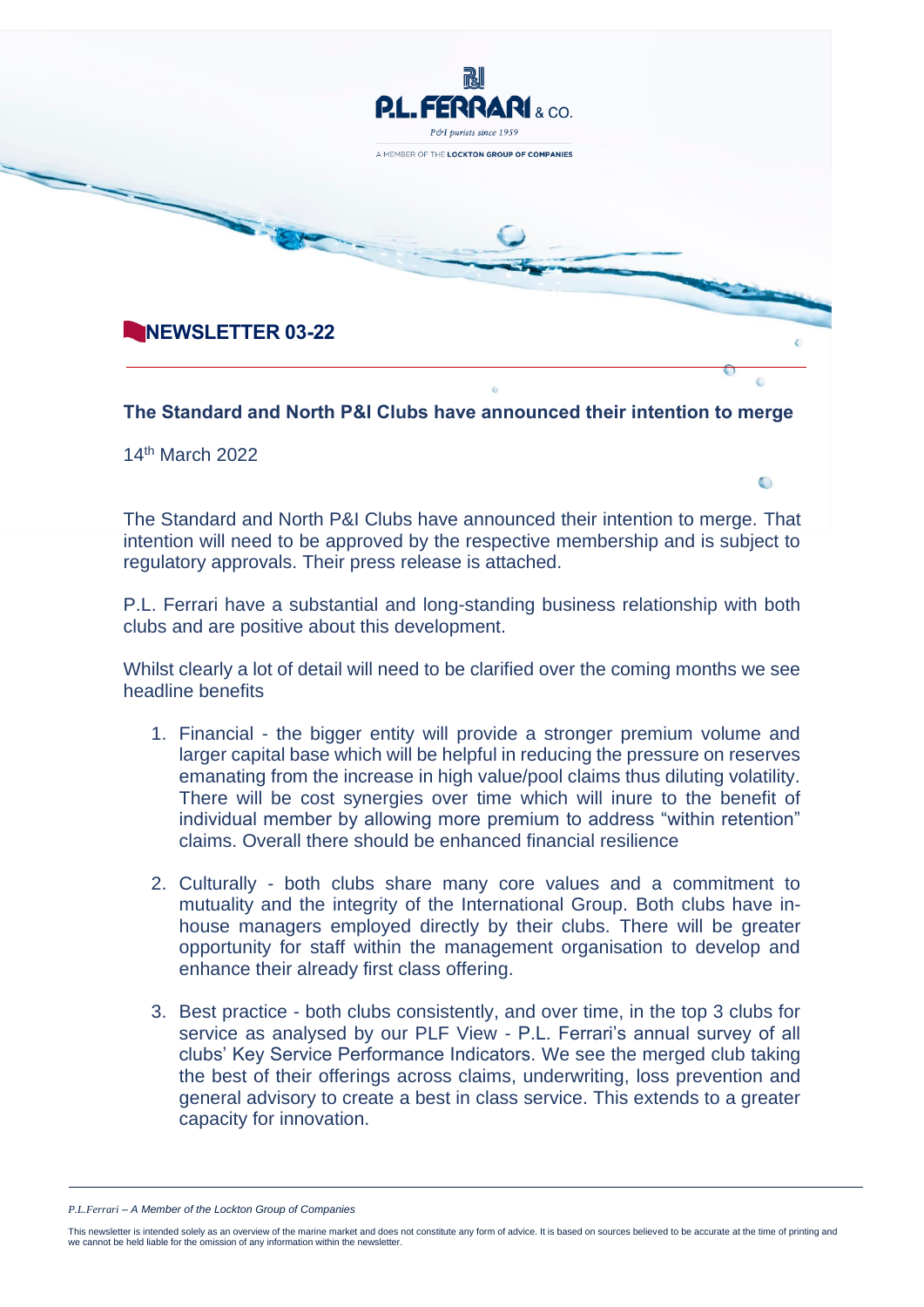

- 4. Product Diversity both clubs offer additional products for their mutual membership. There is some overlap but also each club has unique products. The combined product diversity will offer members a wider choice.
- 5. Industry leadership the merged entity would be a powerful voice for shipowners across all maritime forums.

We would stress that the announcement is an intention to merge and is, as mentioned, subject to member and regulatory approval.

There will be more granular detail emerging over the next few months and P.L. Ferrari will keep our clients and friends up to date on all developments.

This newsletter, and our information archive, can also be accessed at [www.plferrari.com](http://www.plferrari.com/)

P.L. FERRARI & CO. S.r.l.

*P.L.Ferrari – A Member of the Lockton Group of Companies*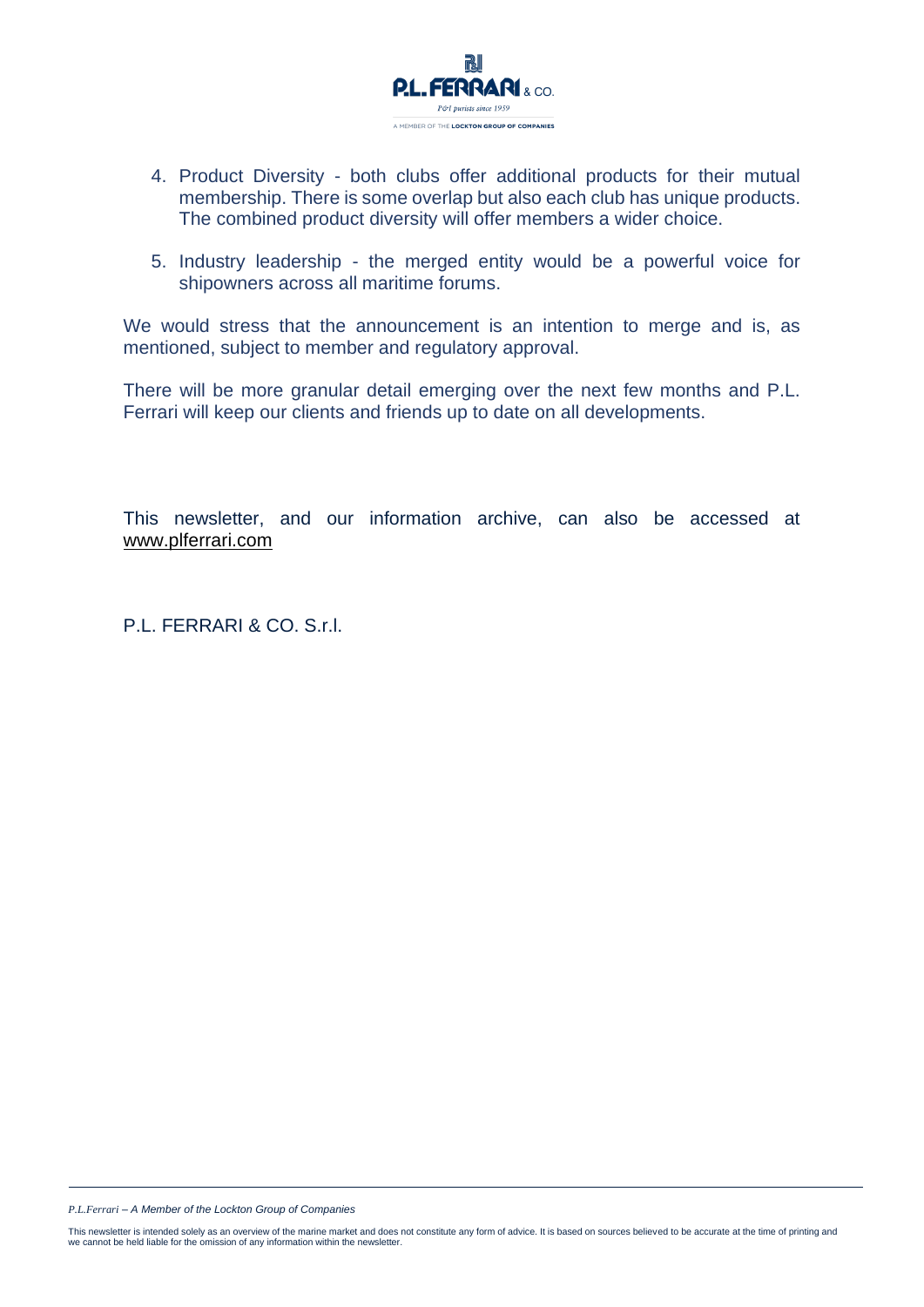



# North P&I and Standard Club announce merger plan to create new global marine insurance force

PRESS RELEASE

# **Combination would establish a global marine insurer positioned to thrive in the face of current and emerging challenges and opportunities posed by digitalisation, recruitment, regulation and sustainability.**

North P&I and Standard Club have entered formal discussions for a proposed merger to create a new global marine insurer and one of the largest providers of mutual cover in the maritime industries. With 300 years of shared P&I heritage, the combined mutual insurer would provide cover for vessels equivalent to 400M GT.

"Standard Club and North now have the opportunity to create one of the world's leading and most influential P&I clubs, founded on exceptional service and innovation, a broader diversified product range, scale economies and global reach," said Jeremy Grose, CEO, Standard Club.

"The merged club would maintain an unwavering commitment both to member service and to the International Group system and offer marine insurance products, services and solutions relevant to the broadest range of shipowners worldwide", said Grose. "Acting as a powerful voice for shipowners and their best interests, the merged club's market-leading knowledge and deep technical insight would focus on supporting the changing needs of shipowners".

"With stronger financial resilience, the newly created club would be well-positioned to thrive in all conditions", commented James Tyrrell, Chairman at North. "In a changing and sometimes volatile maritime sector, North's Board has long recognised the potential value arising from considered and balanced consolidation in P&I," he said. "Choosing the right partner is the first critical step towards success."

The merger would help the new club navigate the continuing disruptive change affecting the maritime sector and better anticipate challenges ahead. Backed by a strong capital buffer over regulatory requirements, the combined club's capital strength would allow for significant reinvestment in enriching member services, innovative technology and more tailored and sustainable solutions for the longer term.

The formal announcement follows the approval of the proposal by the boards of both clubs and notification to principal regulatory authorities of their intention to merge. A joint North and Standard Club working group has been appointed to evaluate how a combined entity would maximise value for members. The working group is following a structured methodology, allowing the case for a merger to be objectively explored and assessed by both clubs.

"The ambition behind the merger is to deliver tangible benefits to shipowners. The boards of both clubs have played a key role in guiding and shaping the proposal. Combining will provide greater financial resilience, efficiency and an even deeper pool of talent to maintain and strengthen the focus on service excellence and close member relationships for which both clubs are renowned", said Cesare d'Amico, Standard Club's Chairman.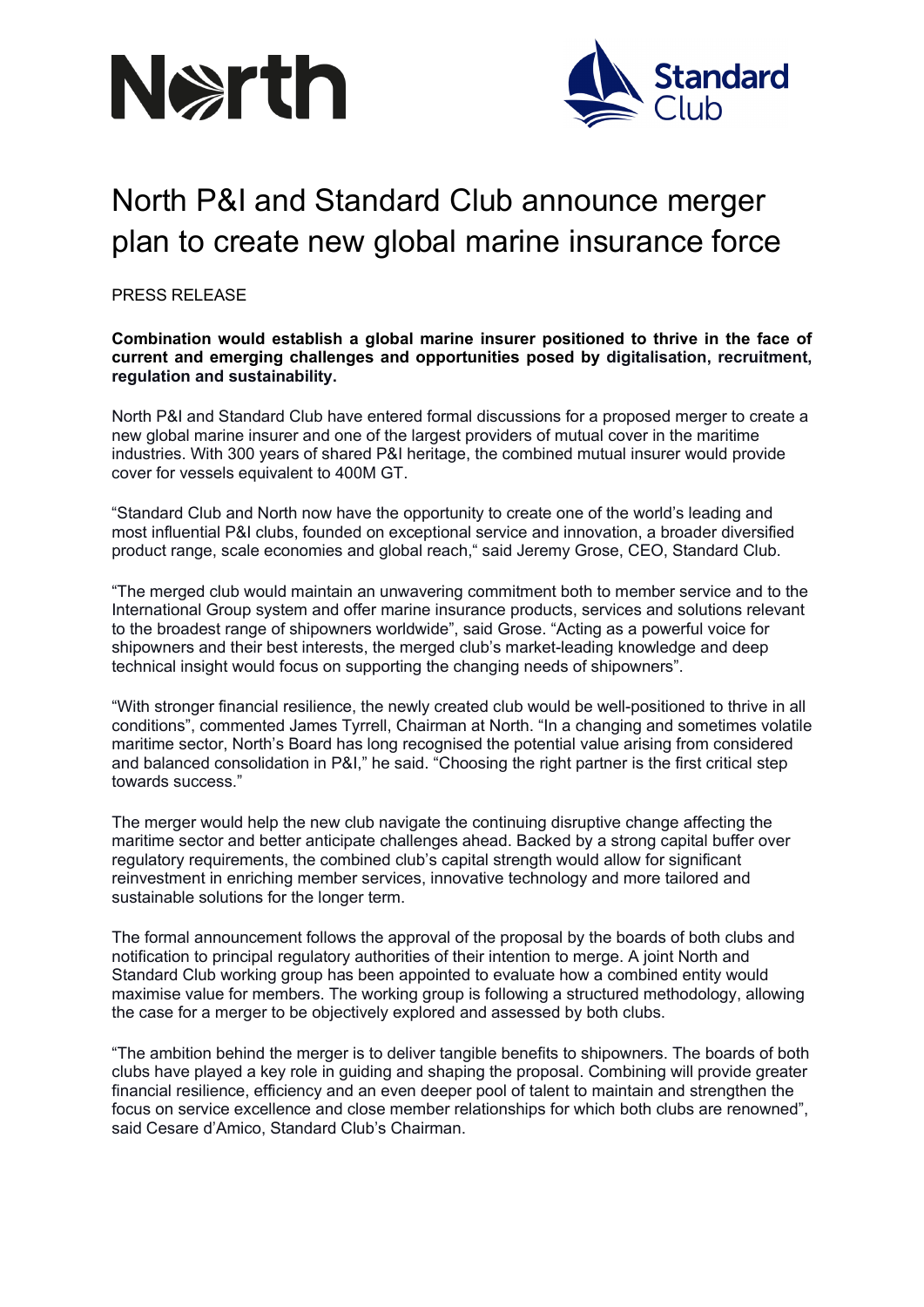



The proposed merger remains subject to the approval of the full mutual membership of both clubs and of all the appropriate regulatory authorities. Member voting procedures are anticipated to conclude by the end of May. If approved by the membership, the formal merger of both clubs is expected to complete by 20th February 2023

"With a number of successful mergers in its recent history, North has a full understanding of the range of benefits available to members from a well-planned and well-executed union", pointed out Paul Jennings, CEO at North.

"With histories which in 2022 add up to 300 years, the combination of these two unique advocates of mutuality, with their complementary cultures, ambitions and approaches, would build on the strengths of each club," he added. "The alliance of North and the Standard Club would deliver a compelling value proposition to take advantage of the opportunities and meet the challenges of digitalisation, recruitment, regulation and sustainability".

**ENDS** 

**North P&I The Standard Club**



## **About North P&I Club:**

[North P&I](http://www.nepia.com/) is a leading global marine insurer providing P&I, FD&D, war risks, hull and machinery, and ancillary insurance to over 250 million GT of owned and chartered tonnage. Through its Sunderland Marine brand, North also provides cover for fishing vessels, small craft, aquaculture risks and owners' fixed premium. The S&P Global 'A' rated Club is based in Newcastle upon Tyne, UK with regional offices and subsidiaries in Australasia, China (Hong Kong and Shanghai), Greece, Ireland, Japan, Singapore and USA. North is a leading member of the International Group of P&I Clubs (IG), with over 12% of the IG's owned tonnage. The 13 IG clubs provide liability cover for approximately 90% of the world's ocean-going tonnage and, as a member of the IG, North protects and promotes the interests of the international shipping industry.

## **For further information, visit: [www.nepia.com](http://www.nepia.com/)**

Paul Jennings, CEO, North P&I Jeremy Grose, CEO, Standard Club



## **About The Standard Club**

[Standard](http://www.standard-club.com/) Club is a mutual insurance association and member of the International Group of P&I clubs, owned by its shipowner members and controlled by a board of directors drawn from the membership. The club offers a combination of mutual and fixed-premium covers tailored to suit shipowners, operators and charterers, and has been insuring them for their liabilities to third parties for over 135 years. Standard Club insures about 10% of the world fleet, including bluewater vessels, coastal and inland operators, and specialist offshore vessels. The club also offers other services such as War Risks, and Strike & Delay, a primary business interruption cover that protects a shipowner or charterer when their vessel is held up by strikes, port closures, collisions, breakdowns and other unexpected delays. Standard Club prides itself on quality of service to members, having a personal approach, and sets great store in responsiveness and support at all times, especially in times of crisis. Claims are managed from one of our six international offices, and our global reach is expanded by our extensive correspondent network to provide support wherever, and whenever it is needed. We also put an emphasis